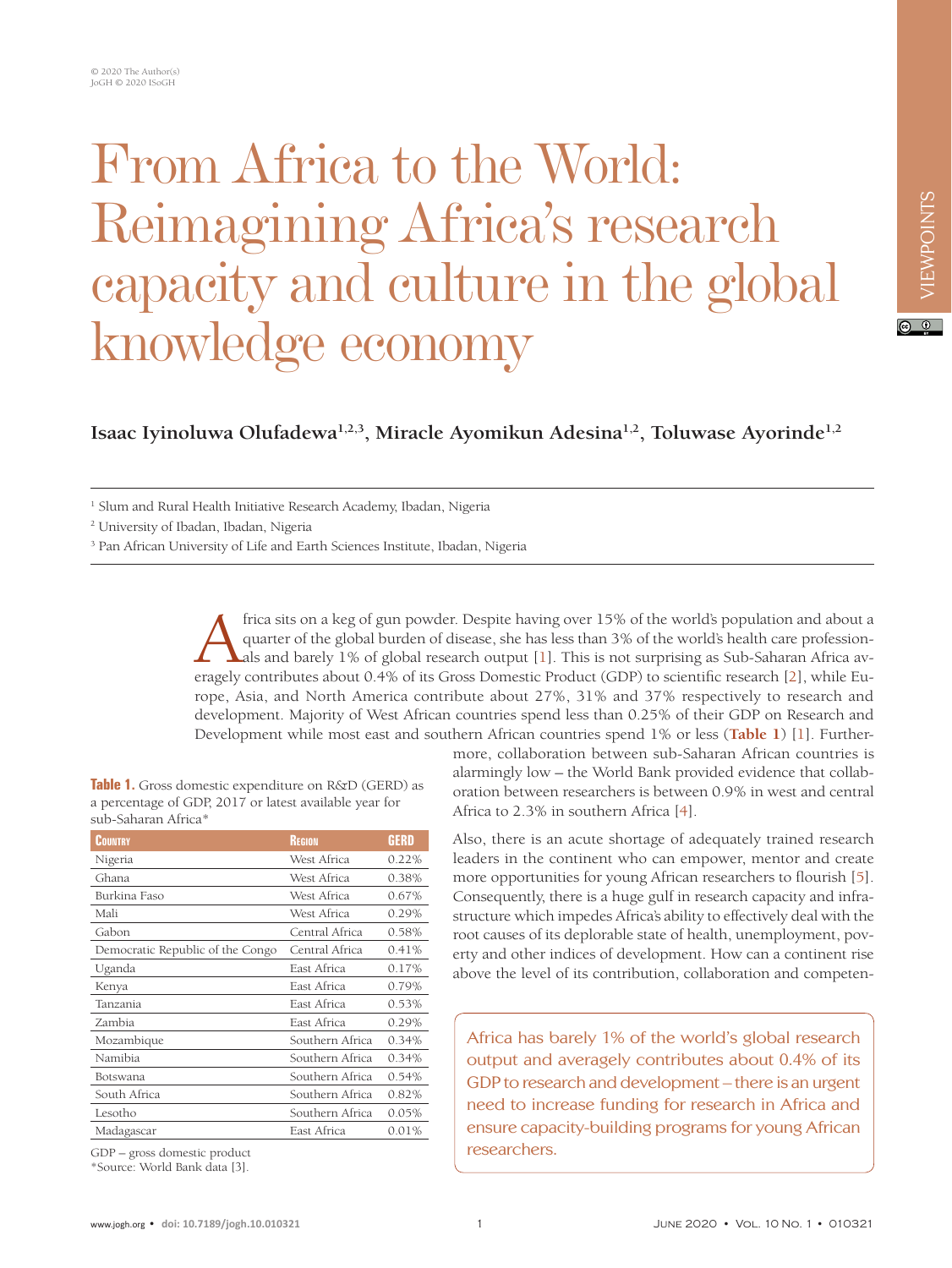Changes are required across all levels to transform Africa's research sector – promotion of equitable research policies and advocacy for better funding at the international level, improvement in inter-African research collaborations at the regional level and more investment in locally-led research initiatives such as the Slum and Rural Health Initiative Research Academy.

cies? Undoubtedly, these persistent problems have contributed to the weak health care systems in many African countries which is occasionally threatened by outbreaks such as Ebola, slow decline in tuberculosis, maternal and infant mortality which are largely preventable and stalled progress towards the attainment of the Sustainable Development Goals, SDGs in Africa.

Another perturbing issue is the practice of 'helicopter science' or 'parachute study' where foreign researchers harvest samples or data from Africa and analyse in their countries with little input from or credit given to local African researchers and communities who aid the work is still on-going. Some African researchers do not even contribute to the design or activities of the projects of international health researchers that take place in their 'backyards.' If African governments, research institutions, health care organizations, funding partners and friends of Africa keep following the 'business-as-usual' approach, we are following a blueprint for disaster.

Africa is a very unique continent with highly diverse societies, cultures, religions, traditions, and beliefs which are remarkably different from that of the western or developed world. Africa-based initiatives and organizations understand these factors, which are the root causes of many of the health and social challenges facing Africa and should be at the forefront of these studies. Researches on issues in Africa should be led by Africans for the advancement of the African continent. Foreign researches on Africa often become "spectacular failures" in the short-term or in the long run if they do not effectively engage or trust the leadership of African researchers. The Human Heredity and Health in Africa (H3Africa) is changing this sad narrative in the field of Genomics. H3Africa which is funded by the US National Institutes of Health and the London-based Wellcome Trust has sponsored several genomics studies whose principal investigators are African. Just last year, H3Africa published a guide for the ethical handling of genomic research and biobanking in Africa that empowers local researchers with the needed information to have more control over genomic studies and foreign research partners and sponsors with equitable rules of engagement for research in Africa [\[6](#page-2-4)]. More inclusive policies and guidelines like these from coordinating or funding bodies are vital in promoting research equity and shifting control of international studies conducted in Africa to African researchers.



Photo: Young African researchers discussing during a capacity-building workshop at Slum and Rural Health Initiative's annual Young Einstein Summit (source: Slum and Rural Health Initiative, used with permission).

At the international level, there is the need for the United Nations and the African Union Commission to work with global research institutions and African-based research academies to promote equitable research policies and ensure adequate policy advocacy to ensure mutually beneficial global collaborations and advocate for better funding for research especially for research-intensive universities on the African continent.

At the regional level, inter-African research collaborations should be significantly improved which can be achieved through inter-African networking and fellowship opportunities. Also, as suggested in a meeting of The Consortium for Advanced Research Training in Africa (CAR-TA) Vice-Chancellor and heads of partner institutions, research-intensive universities have to be identified, strengthened and funded to train researchers, upgrade research facilities